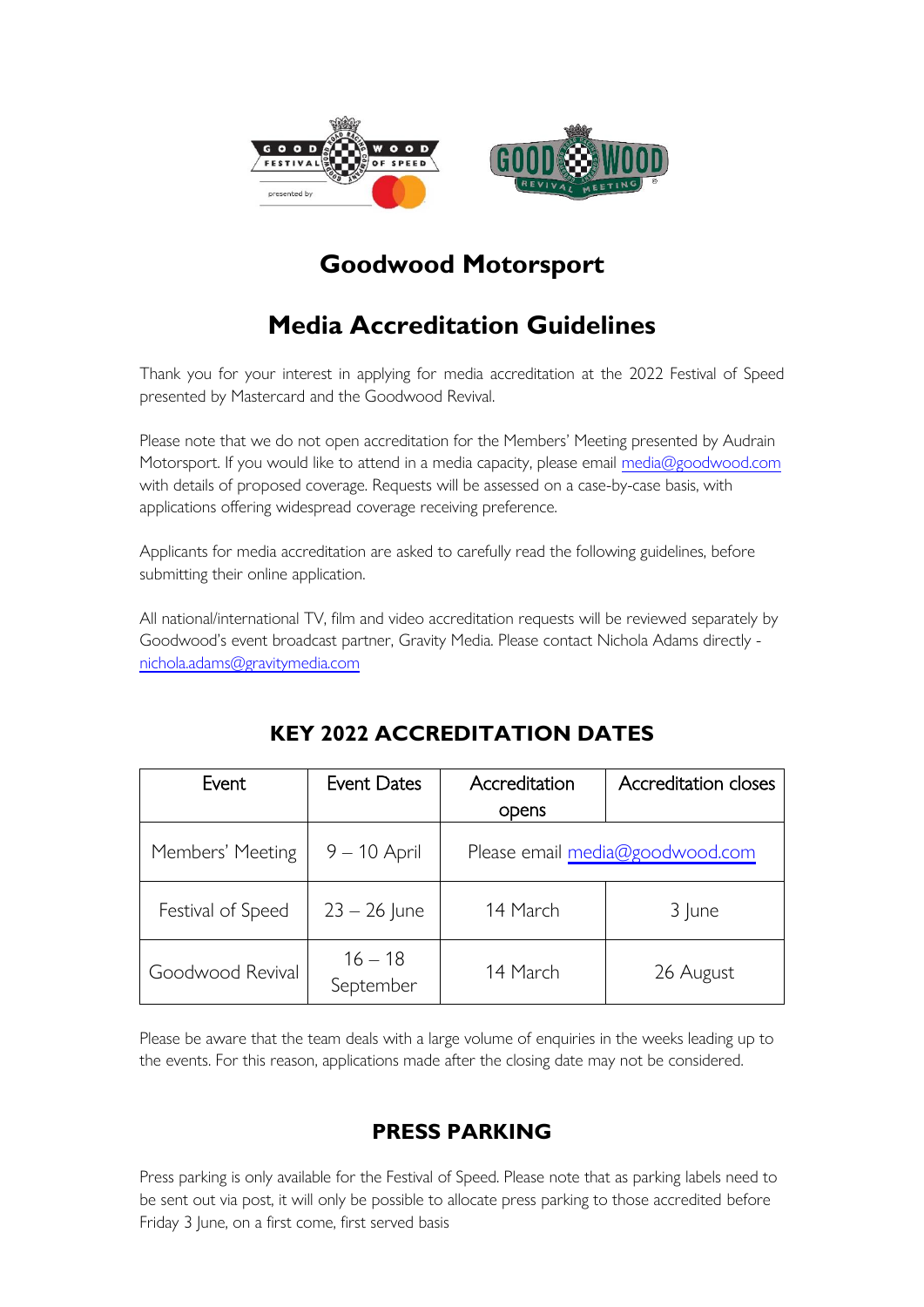Due to a limited allocation, we are only able to offer one press parking pass per film / broadcast crew.

# **WHO DOES GOODWOOD ACCREDIT?**

- Representatives from print and online publications
- Commissioned photographers publications and partners
- Content creators / social media influencers capturing photographic content

Press accreditation and use of the on-event Media Centres are provided for members of the media to work. As such, it is not always an appropriate place to bring additional family members, guests or children.

# **WHO DOES GRAVITY MEDIA ACCREDIT?**

- Film / broadcast crews
- Content creators / social media influencers creating video content

# **WHO IS NOT ELIGIBLE?**

- Goodwood does not accredit publishers, general managers, marketing executives, PRs, artists or photographers commissioned by drivers.
- Marketing executives and PRs of Goodwood's Partners should be accommodated through the Partner allocation.
- Photographers commissioned by drivers should be accommodated through the Driver allocation in the first instance before contacting the Press Office [\(media@goodwood.com\)](mailto:media@goodwood.com) to discuss trackside access / tabard requirements.

# 1. ONLINE ACCREDITATION

All media accreditation requests for the Festival of Speed and Goodwood Revival must be made online via the Goodwood Press & Media Site:<https://www.goodwood.com/media-centre/>

To make an application, you must be signed in to a valid Press Account. First-time applicants will need to create a Press Account (top right-hand corner of the Press & Media Site) before an application for event accreditation can be submitted.

Separate applications must be submitted for each event.

Applicants will be asked to provide a number of documents, as part of the application. Once all the documents have been submitted, the application will be examined by the Press Office and applicants will be notified whether they have been approved or not.

Please note that due to the number of applications, you may not be notified of your accreditation approval until after the closing date.

# 2. ACCREDITATION PRINCIPLES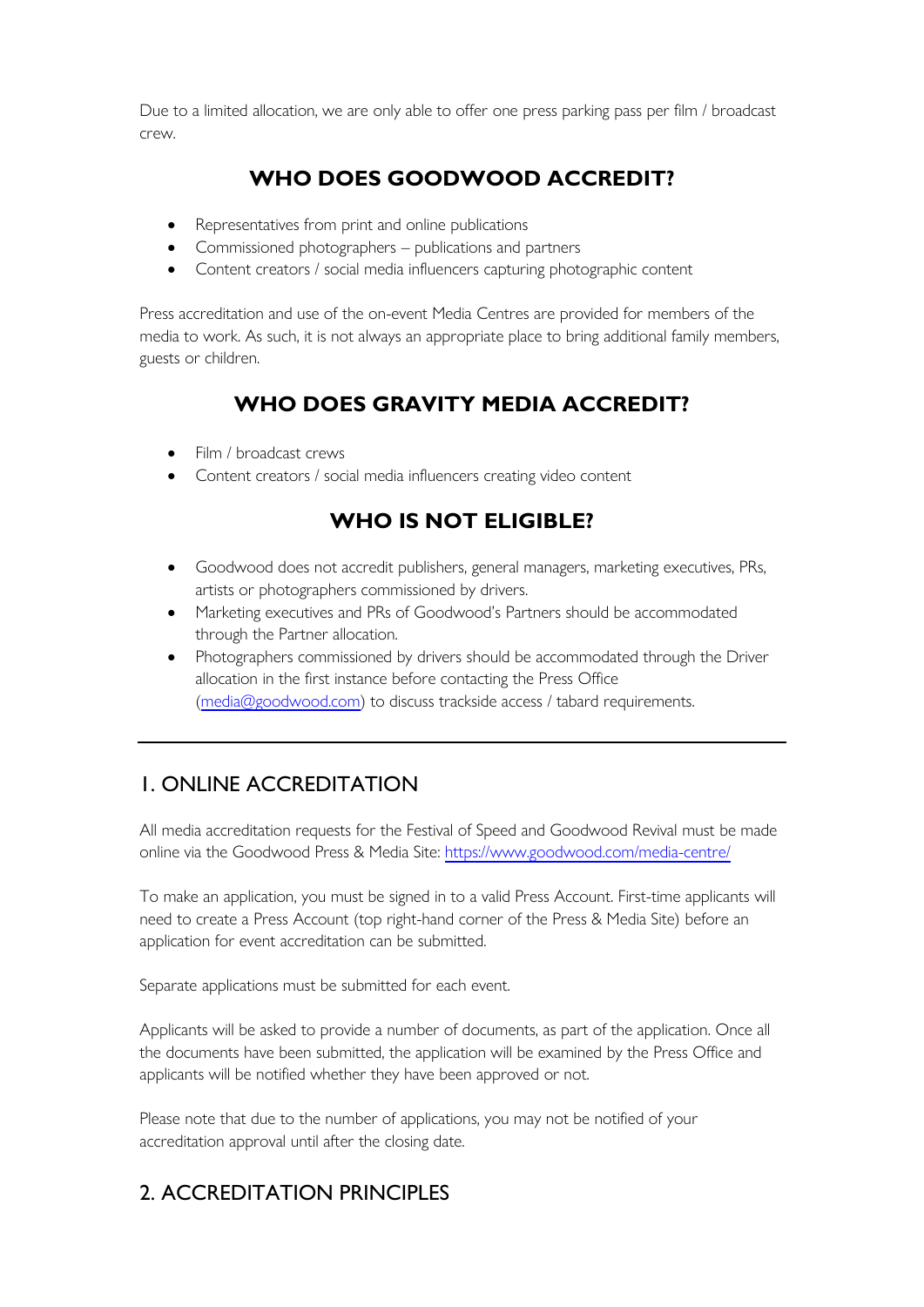Press accreditation is intended for professional editorial news/feature coverage only. It is not to be used for any other purposes.

Goodwood will accredit a maximum of two editorial staff per media outlet. Only in exceptional circumstances will additional media accreditation be given.

A maximum of one additional journalist or photographer will be accredited if there is a website associated with a print or broadcast media organisation that has already applied for and been granted.

#### Successful prior media accreditation at Goodwood motorsport events does not guarantee accreditation for future events.

Goodwood consider the press pass to be a working tool to be used only by professional members of the press. Internal magazines of companies, trade magazines and newsletters cannot be accredited as media. However, at the discretion of Goodwood, and where the quality and circulation justify their consideration, such a publication may be eligible.

Goodwood reserves the right to refuse any accreditation request considered inappropriate to Goodwood motorsport events and reserves the right to ask for additional information about the applicant.

Goodwood does not grant accreditation to publishers, general managers, marketing executives, PRs, artists or photographers commissioned by drivers.

### 3. ACCREDITATION CRITERIA

Each year Goodwood receives hundreds of accreditation requests for its motorsport events. It is the responsibility of the Press Office to ensure coverage of the highest quality and maximum reach.

Goodwood only accredits publications, websites, influencers and agencies producing content of high quality. Circulation of print publications as well as the reach and engagement of digital platforms will need to meet a standard set by Goodwood.

#### PRINT

Print publications will be reviewed on an individual basis: they must produce high quality content and demonstrate strong circulation figures. Print articles submitted as part of an accreditation application must have been published no more than two years prior to the event.

#### **ONLINE**

This year we will be using the free online tool SimilarWeb - <https://www.similarweb.com/> - to check the engagement of online publications. Please note that SimilarWeb does not always have the data for smaller websites. In this instance it is vital that applicants include the relevant details in their commission letter as outlined in 4.1. Online articles submitted as part of an accreditation application must have been published no more than two years prior to the event.

#### CONTENT CREATORS / SOCIAL INFLUENCERS

Content creators and social influencers will also be reviewed by the Press Office. YouTube accounts must have at least 40,000 subscribers and produce content that has excellent engagement. Other platforms will be reviewed on an individual basis: they must produce high quality content and demonstrate strong engagement figures. We welcome applications from all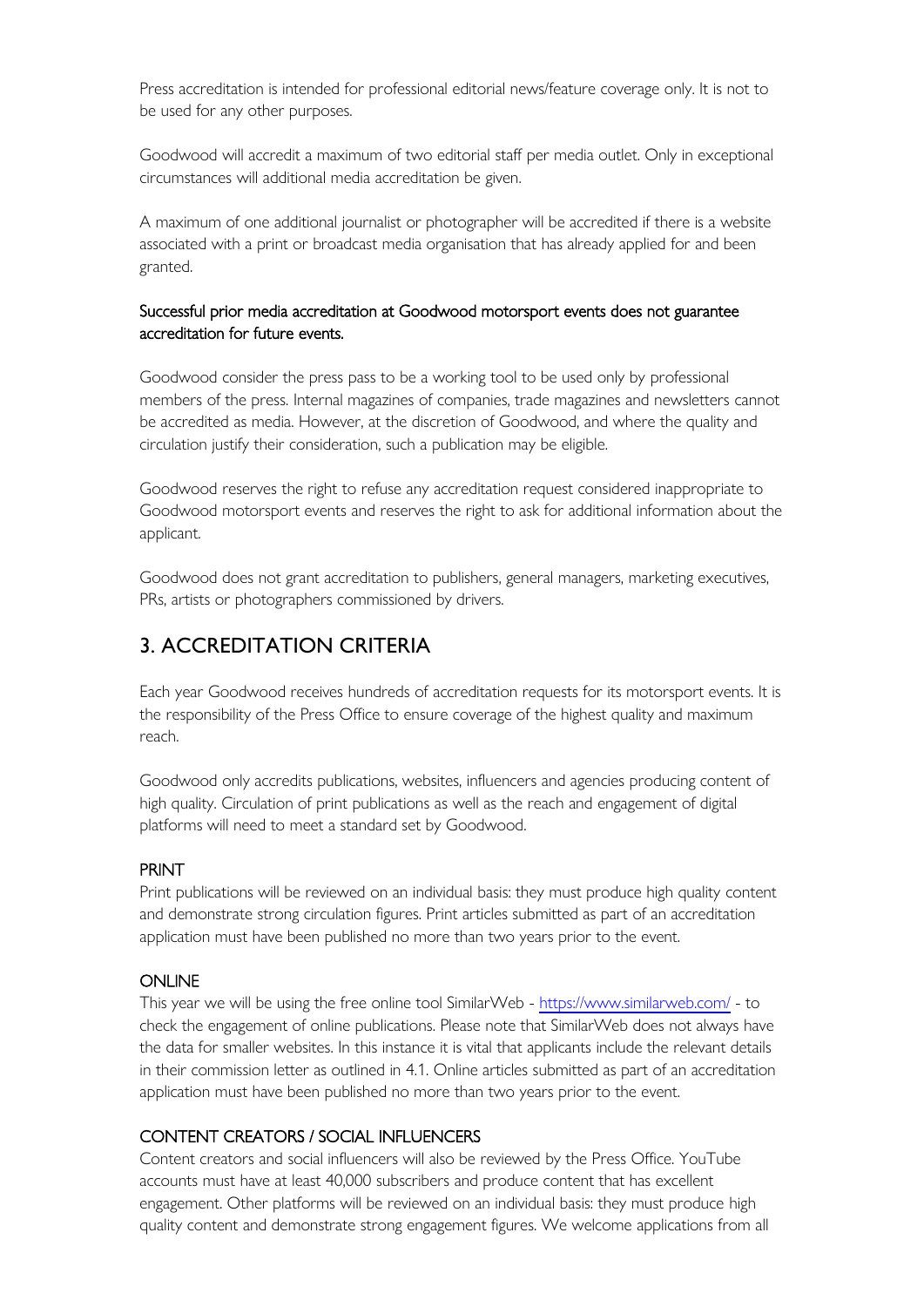content creators and social influencers – content does not have to be solely automotive or motorsport focused.

If approved, media must sign on upon first arrival at the media centre. Details of the location will be included in your pre-event information pack.

### 4. ACCREDITATION PROCEDURE

Every accreditation request for Goodwood motorsport events must be supported by the following documentation:

#### 4.1. COMMISSION LETTER

A formal letter on headed paper signed by the editor / publisher / content creator commissioning either the applicant or themselves to cover the event.

The letter for **publications** must include:

- 1. The name of the representative who will be covering the event.
- 2. Detail of whether the applicant is a journalist, content creator and/or photographer.
- 3. Information on the publication: location, circulation, frequency, readership, etc.
- 4. Detail of the intended coverage.

The letter for digital medial must include:

- 1. The name of the representative who will cover the event.
- 2. Detail of whether the applicant is a journalist, content creator and/or photographer.
- 3. Information on the website: unique visitors per month, top five countries for website traffic and audience size for social media accounts.
- 4. Detail of the intended coverage.

The letter for influencers/social media must include:

- 1. The name of the representative who will cover the event.
- 2. Information on the outlet: year started, website unique visitors per month, followers/subscribers across each social network platform.

Influencers/social media outlets who wish to record video content need to contact Gravity Media, the event broadcast partner. Please contact Nichola Adams [nichola.adams@gravitymedia.com](mailto:nichola.adams@gravitymedia.com)

#### 4.2. PROOF OF COVERAGE

If the applicant has previously attended Goodwood motorsport events, a credited article / piece of content must be uploaded as part of the application. This article / piece of content must have been published within the last two years.

If the applicant has never attended Goodwood events before, a relevant credited article / piece of content must be uploaded in the application.

Photographers must provide credited evidence of work at past Goodwood motorsport events or, in the absence of this, evidence of prior work for the commissioning media outlet. Photographers' names need to be credited in the article.

If the applicant requests accreditation for more than one event, they must submit the articles published about the different events.